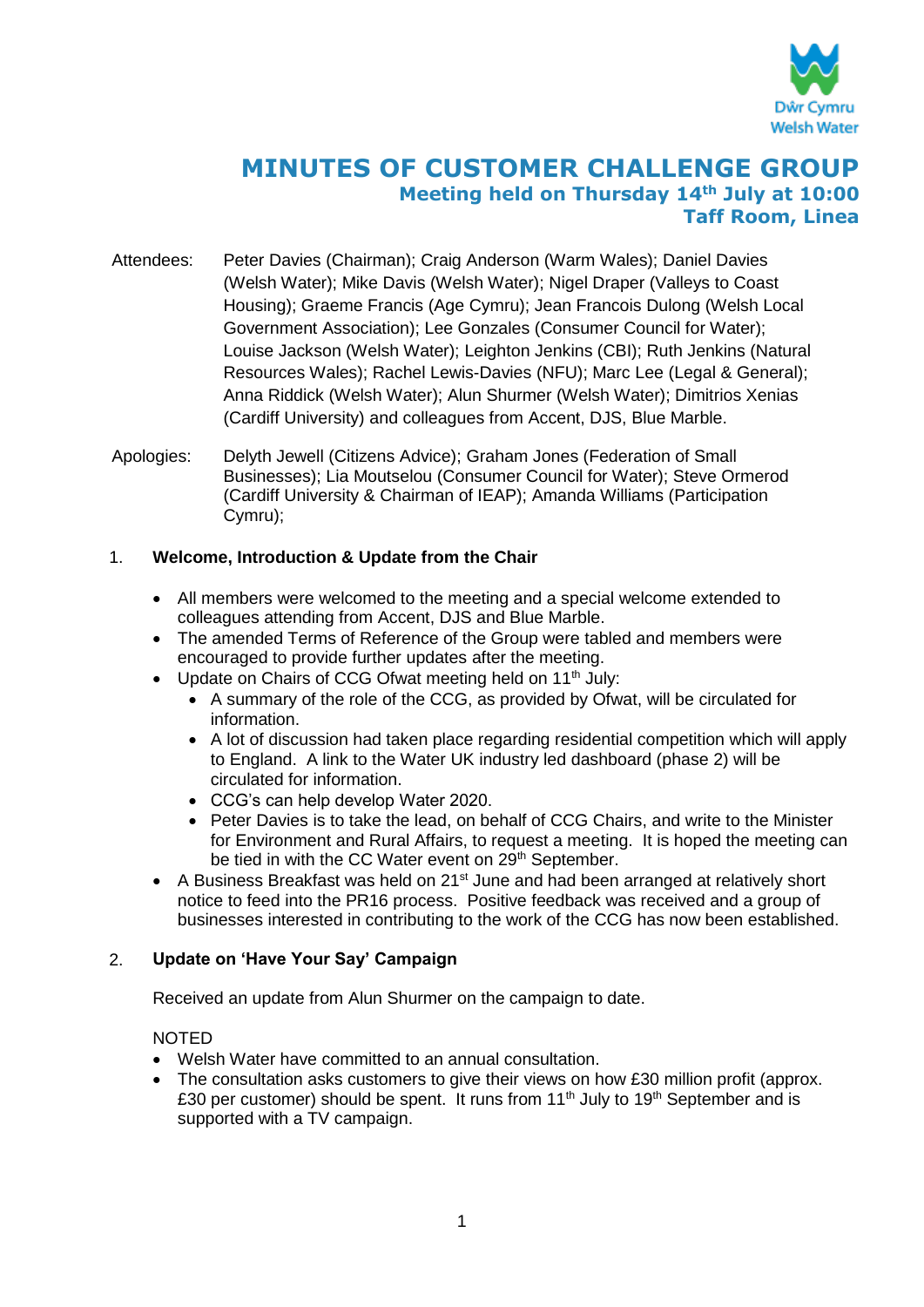- Over 1000 responses have been received to date. One-third of responses have been received via social media. 210 customers so far have confirmed they would like to participate in future research.
- The results of the campaign will be considered by the Board who will make the final decision on how the profit is spent. The results of the consultation will be shared with the CCG.
- An announcement will be made in June 2017 regarding what projects have been supported.

FURTHER NOTED, in discussion

- Helping customers who are struggling is one of the options in the consultation.
- The HelpU scheme already gives some flexibility and has an earning threshold of £15k. 78% of HelpU costs is met by customers; the remaining 22% by Welsh Water.

#### 3. **Review of DCWW Annual Performance Report**

Received an update from Mike Davis.

#### **NOTED**

- The report has been prepared in a new format. Parts 1, 2 and 4 contain financial information; Part 3 contains non-financial information.
- The overview summarises the performance and sets out how the Board has complied.
- There are 3 areas where the Board are not content with performance:
	- Water supply interruption/customer acceptability of colour & taste
	- Complaints due to new billing system in part and social media/emails treated as complaints as in written format.
	- $\bullet$  Bad debt levels are high; those who choose not to pay but can afford to pay will be pursued vigorously.

#### FURTHER NOTED in discussion

- Expectation that there would be a reduction in levels of complaints as the impact of the new billing system is worked through
- Encouragement to maintain and increase opportunities for customer interaction even though this may generate more responses which have to be classified as complaints.
- The CCG would like to see the level of reports escalated to CCWater benchmarked against other water companies.
- The nature of the approach to addressing bad debt, welcoming the focus on the importance of reducing bad debt as part of the "customer contract" but also recognising the need to distinguish between "can't" and "won't" pay.
- The CCG needs to understand whether there are bands of vulnerability in pursuing bad debt and if the support is appropriate. Highest UK debt levels merit special focus – linking this to the reasons for it and whether the remedies are realistic.
- The CCG to be provided with copies of the Impact Report.
- The importance of ensuring that the feedback from customer dialogue around complaints is fed back into the business improvement and planning process. This is an area where the CCG would like to receive more detail of the root cause analysis process.
- The potential of adopting social accounting processes and models of integrated reporting, which could link to the national indicator framework as set out in the Wellbeing of Future Generations Act.

## 4. **Research Update**

Received an update from Daniel Davies, Alun Shurmer and Louise Jackson on progress made since the last meeting.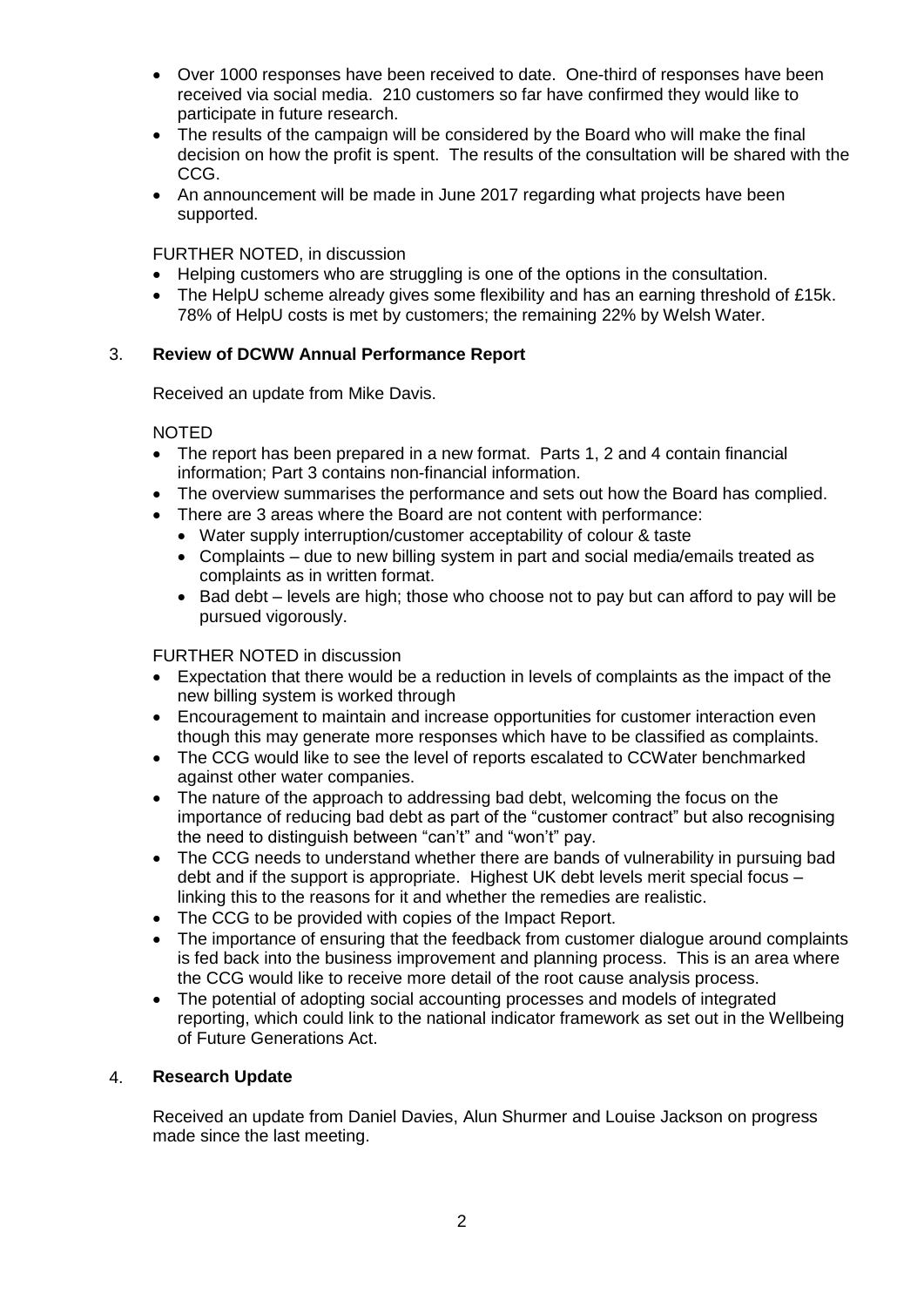NOTED

- The project plan will:
	- Employ a wide range of methodologies, ensuring approach for each piece of research is appropriate
	- Use Willingness-to-Pay approach, but back it up with other approaches
	- Take advantage of events, including summer shows and use incentivisation where appropriate
	- Gather informed and uninformed views in Phase 1
	- Propose an appropriate segmentation of customers and use  $3<sup>rd</sup>$  parties to gather views and spread message
- Topics for Phase 1 Preferences; Performance Measures; Willingness to Pay
- Topics for Phase 2 Environment vs Cost; Resource Management; Quick Fix vs **Sustainability**
- Target Groups the team will:
	- Engage with a wide range of stakeholders and customer profiles
	- Ensure that views gathered are representative and ensure that the views of 'hard to reach' and vulnerable customers are heard.
	- Complete work to define 'hard to reach' and vulnerable customers and segment the customer base to be 'representative'. AGREED, in discussion, that a workshop should be arranged in Phase 1 to support this work and CCG to be consulted before finalised.
- The commitment of the project team to engage with the CCG with regards discussing the research at key points; sharing research materials and discussing interpretation of results; planning meeting dates to align with the research and business plans.
- Phase 1 projects will include lessons learnt from PR14 and how to adapt for PR19; willingness to pay; overarching priorities; performance measures; resilience.

# 5. **Research Discussion: Willingness to Pay & PR19 Research Proposals**

Received presentations from Accent, Blue Marble and DJS.

NOTED

- The CCG welcomed the fact that the recommendations from the previous meeting of the group had informed the research briefs and that the company were committed to signing up to the National Principles of Participation.
- The CCG raised specific points in relation to the research proposals presented:
	- Willingness to Pay research a simpler more accessible approach was recognised as being important, building on the feedback from PR14. However, the group also recognised the importance of comparative trend data, so would recommend that an option of a parallel exercise based on the PR14 model is considered, depending on the scale of the additional costs. It was also stressed that this research needed to triangulate with a range of other data sources from customer contact. The company was encouraged to apply innovative approaches to this issue and not simply to repeat the PR14 process.
	- The potential of mapping customer debt hotspots to inform social tariff and supportive of the idea of "deep dives in target communities" relating the work of DCWW to the wider wellbeing goals for that community.
	- There should be a workshop on the context setting research to engage a wide stakeholder network specifically involving those working with "hard to reach/seldom heard groups".
	- The importance of connectivity and consistency across the research briefs eg to ensure application of common definitions from the context research. The interrelationships between research briefs was highlighted as being a critical success factor.